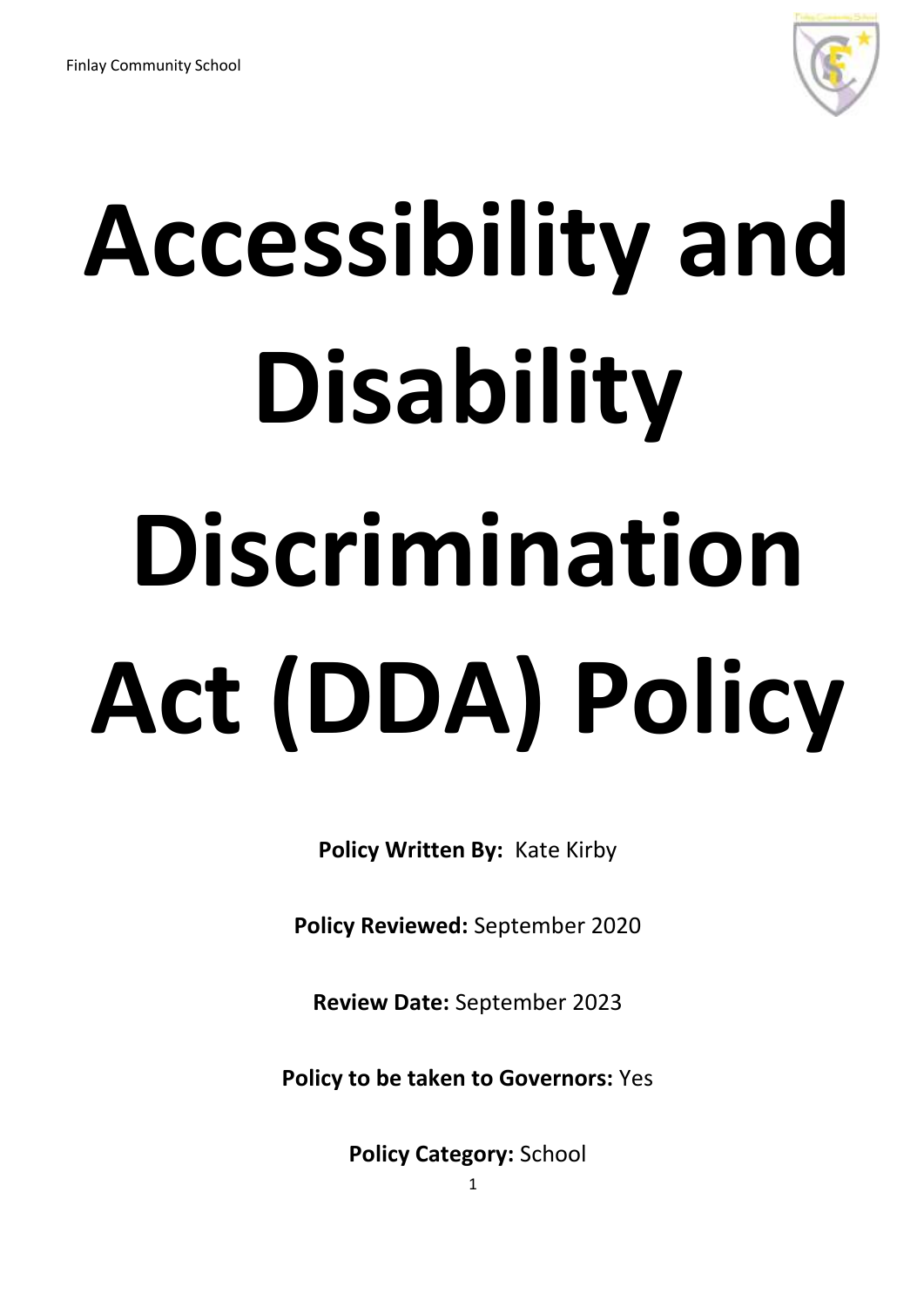

# Accessibility Disability Discrimination Act (DDA) Policy

### **Introduction**

At Finlay Community School we strive to ensure that the culture and ethos of the school are such that, whatever the abilities and needs of the school community, **everyone** is equally valued and treat one another with respect.

This Policy is in line with our Safeguarding Policy.

Our definition of disability is:

**"A person suffers a disability if he or she has a physical or mental impairment that has a substantial and long-term adverse effect on his or her ability to carry out normal day-to-day activities."**

 Physical or mental impairments can include sensory impairments (such as those affecting sight and hearing) and learning difficulties. The definition also covers certain medical conditions when they have a long-term and substantial effect on pupils' or staff's everyday lives.

### We recognise:

Our duty under the Disability Discrimination Act (1995) as amended by the SENDA (2001)

"from September 2002, it will be unlawful for schools and LAs to discriminate against disabled pupils in their admissions and exclusions, education and associated services."

- $\bullet$  Schools and LA's must:
	- o not treat disabled pupils less favourably; and
	- $\circ$  take reasonable steps to avoid putting disabled pupils at a substantial disadvantage (the 'reasonable adjustment' duty)
- That Local Authority and school governors have the duty to publish Accessibility Strategies and Plans.

These responsibilities will be taken into account when decisions are made concerning preparation for entry to the school, the curriculum, teaching and learning, classroom organisation, timetabling, grouping of pupils, homework, access to school facilities, activities to supplement the curriculum, school sports, school policies, breaks and lunchtimes, the serving of school meals, interaction with peers, assessment arrangements, school discipline and sanctions, school clubs and activities, school trips; arrangements for working with other agencies and the preparation of pupils for the next phase of education.

### **Scope of the Plan**

This plan covers the three main strands of the planning duty: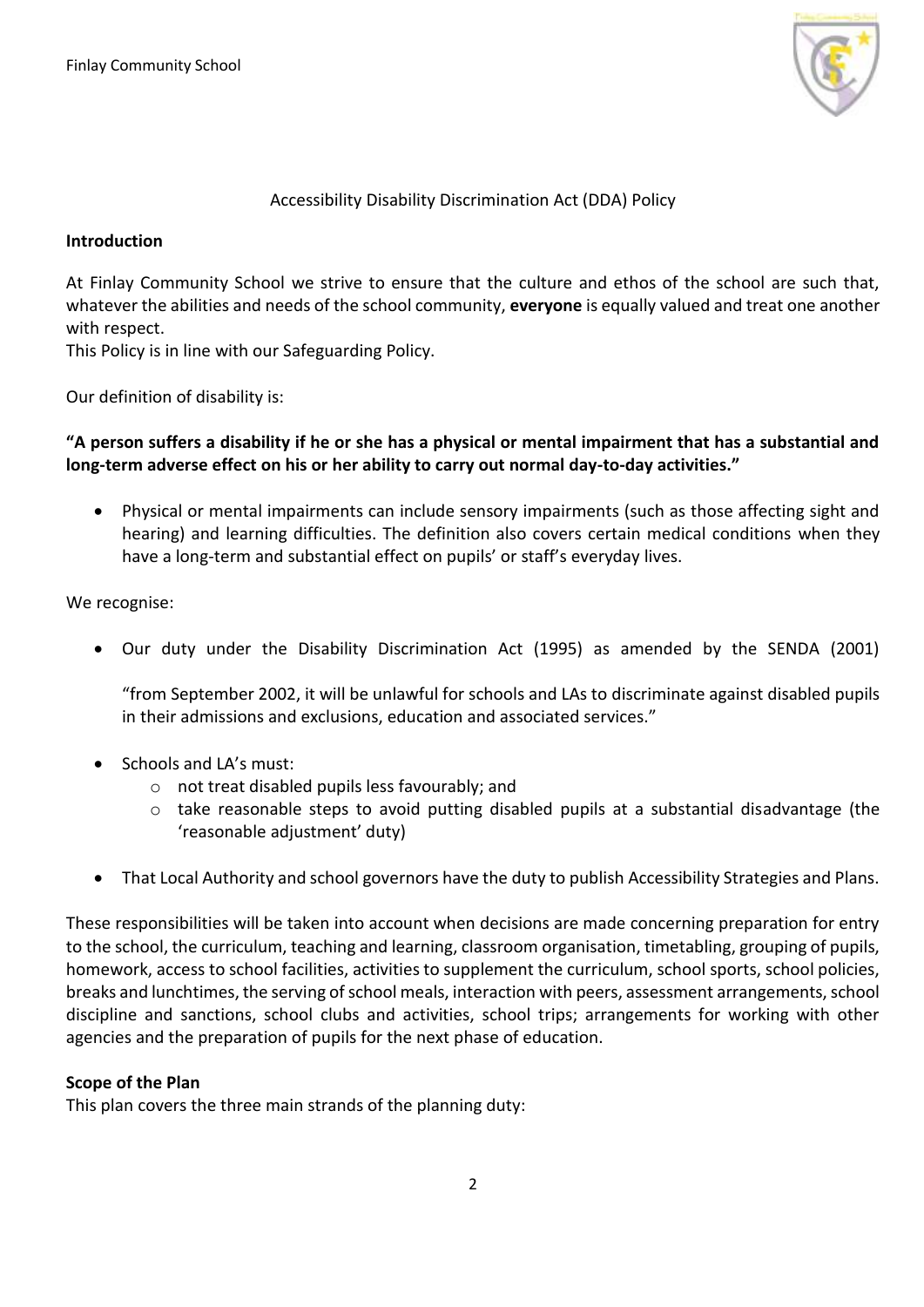

1. Improving the physical environment of the school for the purpose of increasing the extent to which disabled pupils are able to take advantage of education and associated services.

The Special Needs Co-ordinator ensures that any physical aids are identified to ensure access to the curriculum for any child with a disability. Physical aids to access education include: ICT equipment, enlarged computer screens and keyboards, concept keyboards, switches, writing slopes and portable aids for children with motor co-ordination and poor hand/eye skills, such as specialist pencils.

Health and Safety governor and the school Health and Safety Officer conduct termly health and safety audits of the premises. The resulting report includes any aspects relating to equality of accessibility.

2. Increase the extent to which disabled pupils can participate in the curriculum of the school.

The ethos of Finlay Community School is such that every effort is made to ensure that **all** pupils can participate in the school's curriculum. All pupils have equal access to the clubs on offer e.g. dance, gardening, art. Special arrangements are made to enable all children to participate in school trips and residential visits. Teachers Assistants are targeted to improve access to the curriculum for all pupils, with specific support allocated to those pupils with specific needs.

3. Improving the delivery of information to pupils and parents/carers with disabilities. Teaching staff, including Teacher Assistants, endeavour to utilise a range of teaching styles to enable all children to access the curriculum more effectively.

Information for pupils can be provided in specific formats in response to individual needs, such as Braille or enlarged print. Specific equipment is utilised to support these needs.

Information for parents/carers such as newsletters, handouts, pupil's reports and the School Prospectus can be provided in large print format on request. With advanced notice Braille versions of written information and signing of oral presentations can be provided, with support from the LA.

### **Aims**

Finlay Community School aims to include all pupils, including those with disabilities, in the full life of the school. Our strategies include:

- Having high expectations of all pupils.
- Finding ways in which all pupils can take part in the curriculum including P.E, music and drama.
- Planning out-of-school activities including school trips and excursions so that pupils with disabilities can participate.
- Devising teaching strategies which will remove all barriers to learning and participation for pupils with disabilities.
- Applying admissions policy and criteria which does not discriminate against pupils with disabilities.
- Planning the physical environment of the school to cater for the needs of pupils with disabilities.
- Raising awareness of disability amongst school staff (teaching and non-teaching) through a programme of training.
- By providing written information for pupils with disabilities in a form which is user friendly.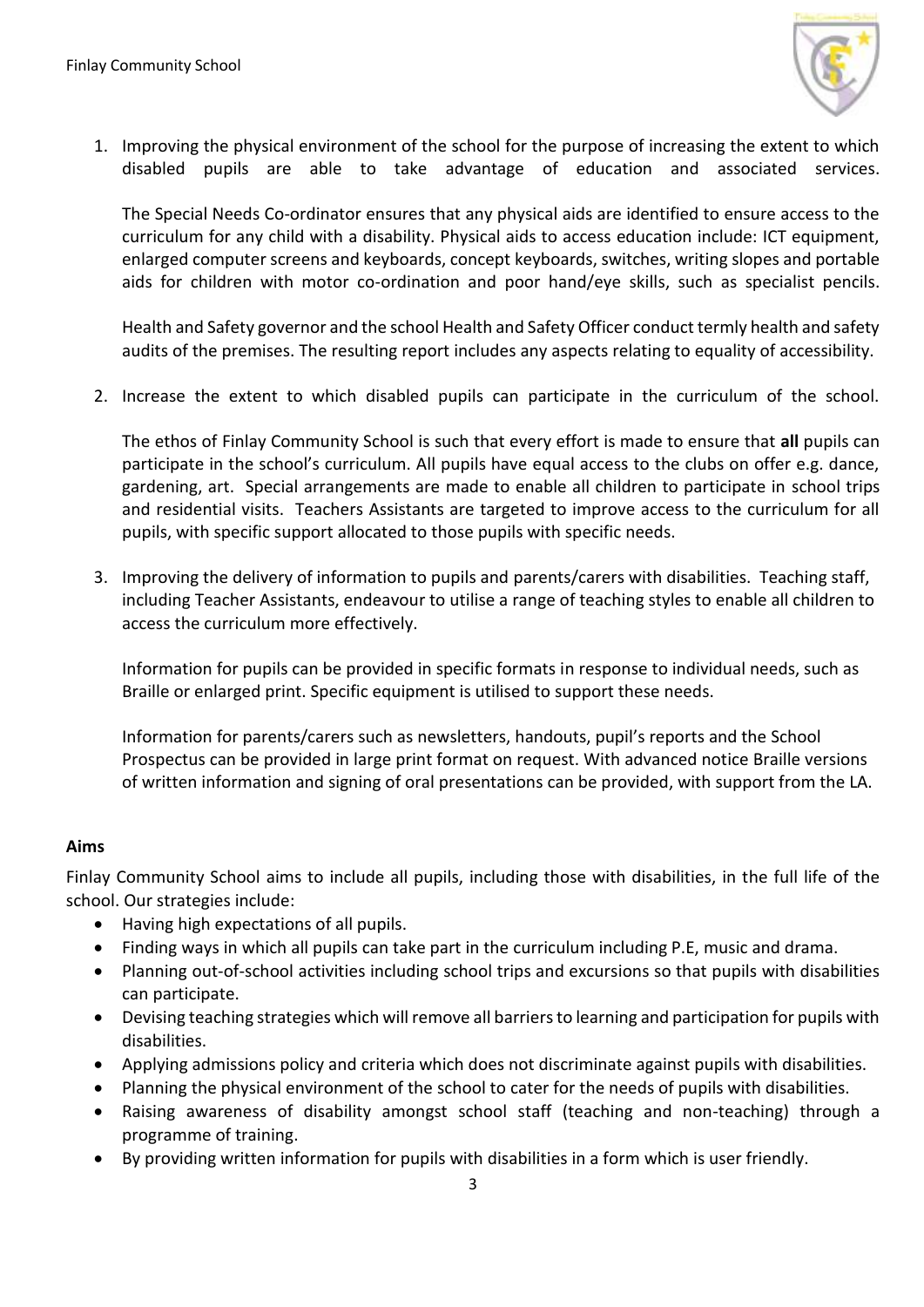

- devising teaching strategies which remove barriers to learning and increase participation for pupils with disabilities.
- by examining our reading resources to ensure that there are examples of positive images of disabled people.

# **Other related school policies**

Equality for disabled pupils is supported by the school's other policies including:

- Teaching and Learning
- Equal Opportunities
- Behaviour
- Admissions
- $\bullet$  SEN
- Exclusions
- Guidance for trips and excursions
- School Development Plan
- School Asset Management Plan
- Safeguarding Policy

# **Actions to ensure equality for pupils with disabilities:**

- 1. Our provision is reviewed within the School Development plan on an annual basis and all improvements are driven via the SDP
- 2. Make the policy and targets known to all staff and parents/carers, and make available via the school website
- 3. Awareness that future pupils with disabilities may require specific accessibility strategies to meet their specific needs.

# **Monitoring**

We recognise that monitoring is essential to ensure that pupils with disabilities are not being disadvantaged. We will monitor:

- Admissions
- Attainment
- Attendance
- **•** Exclusions
- SEN Register
- Selection and recruitment of staff